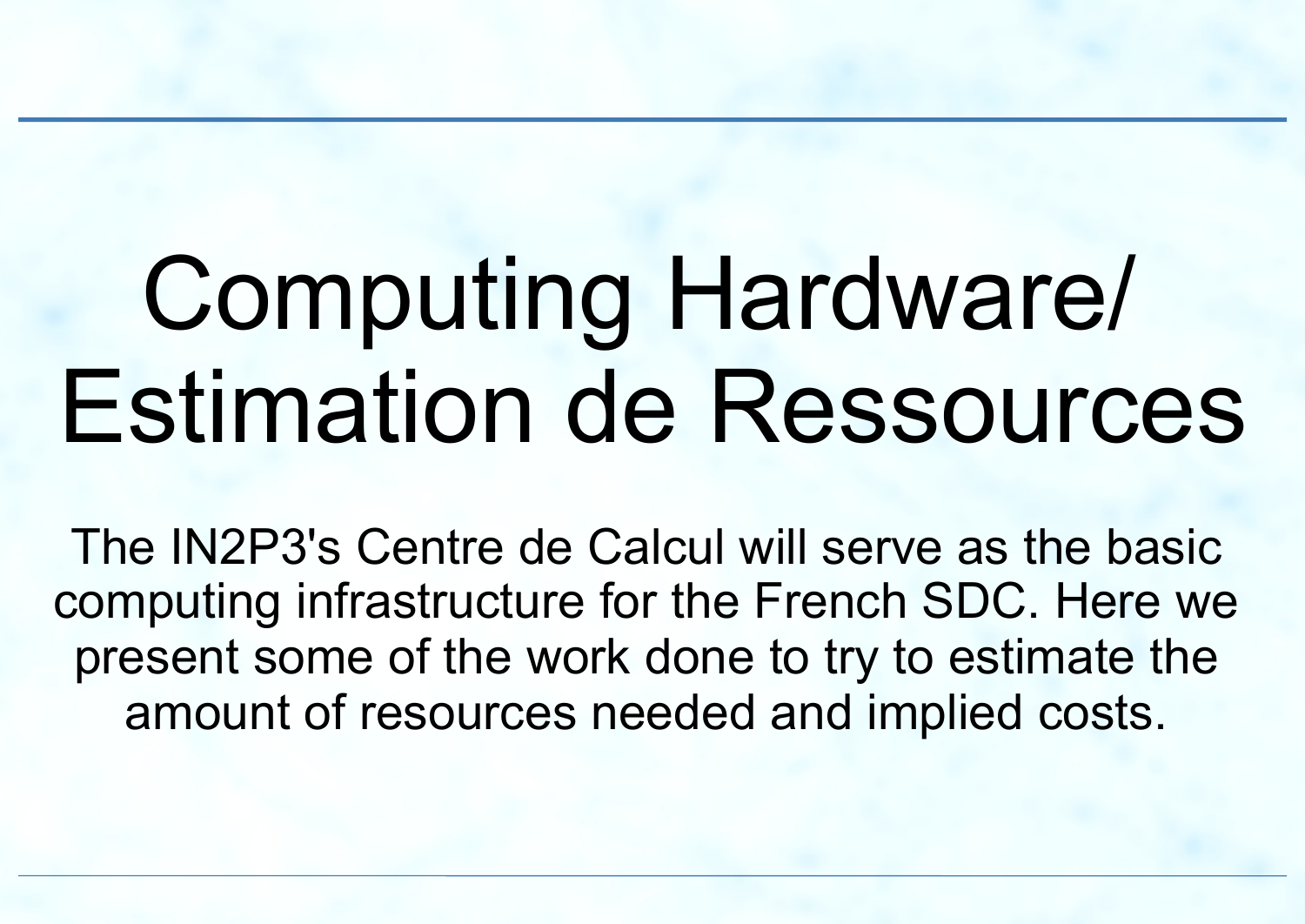## « Top-Down » Estimates



One year before DR1 One year before DR3

Bottom Line for All Euclid : 170 PB Storage 25000 Cores French Contribution : 20-30 % These are based on what Planck used at IAP, and scaling by the amount of raw Euclid data compared to the amount of raw Planck data.

**Estimates depend on launch** date and release dates

- These would change with delays of launch, delivery dates, etc.
- All resources follows the same pattern, just with different scaling (i.e., curves are the same)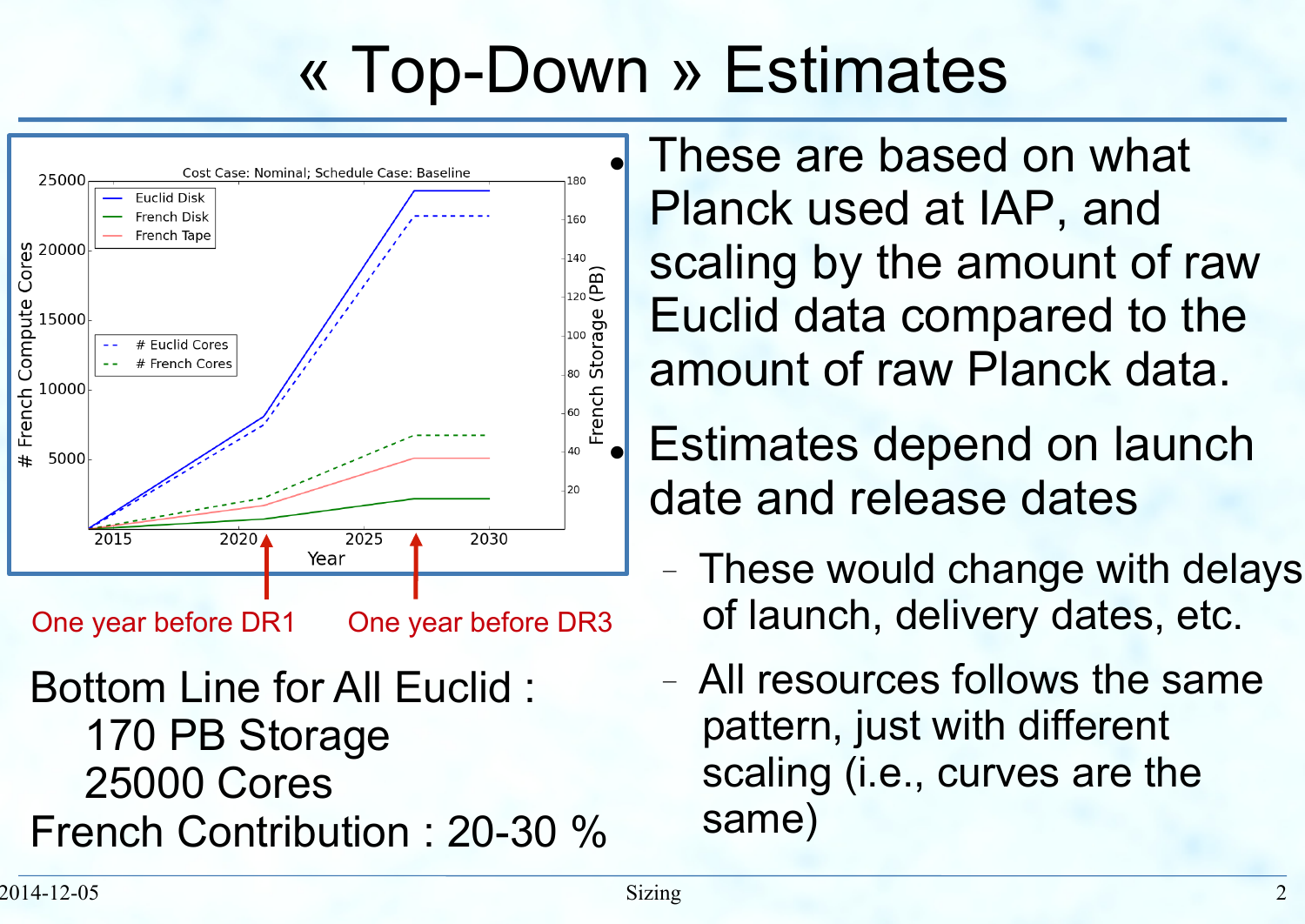## Estimation de Stockage « Bottom-Up »

- Euclid-Wide
	- 160 PB in 2027
	- This ties to assemble the resource needs for each OU independently
- France
	- We generically assume that France will be responsible for 30 % of the computing resources.
		- This needs to be reconciled with the SGS figure of 20 % for France



#### Euclid SGS Architecture Dossier Processing Budget ; Version 0.1 ; 20/10/2014

This agrees fairly well with the « top-down » estimate (which was a nice surprise!)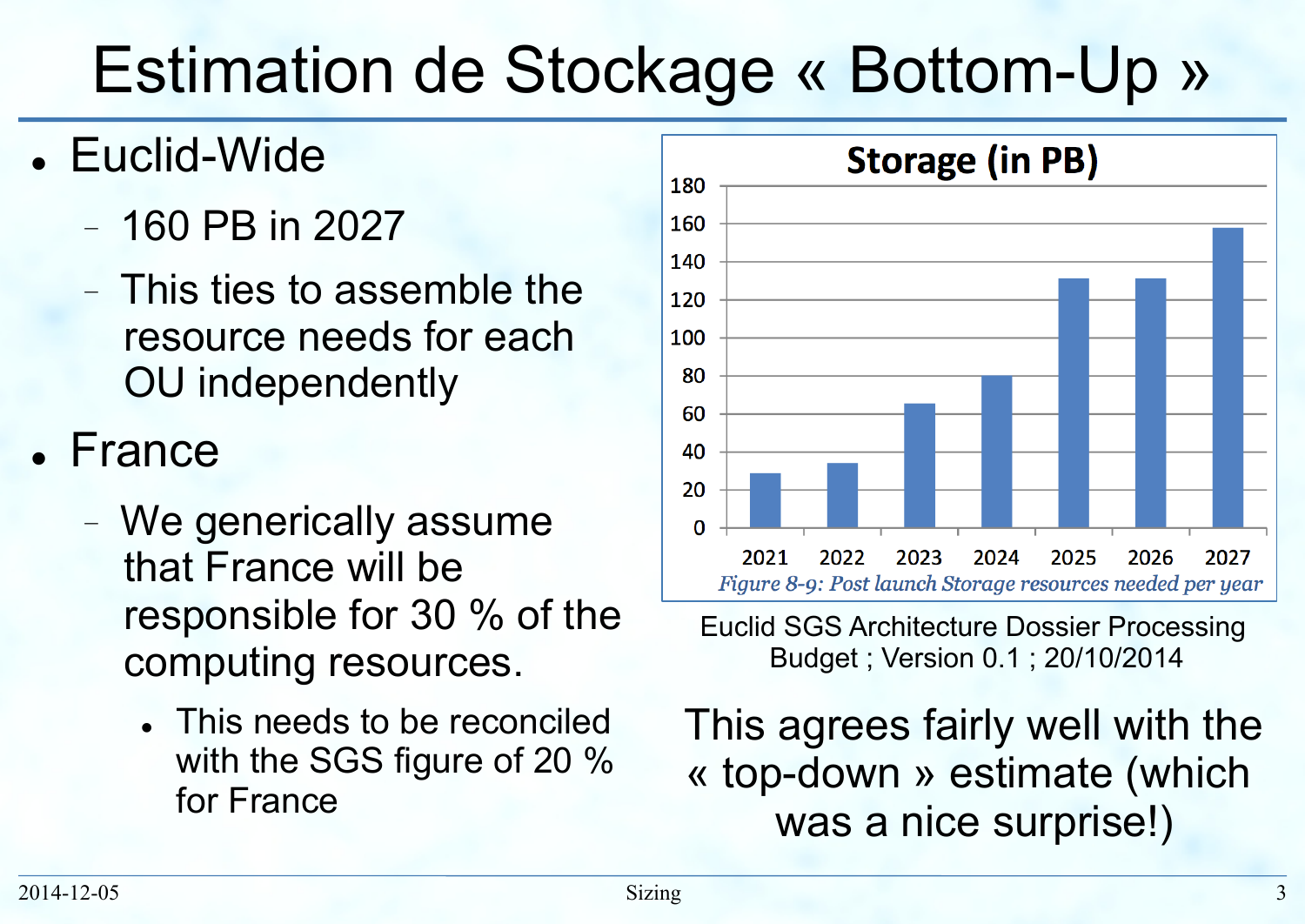## Estimation de CPU « Bottom-Up »

- Without LE3, Bottom-Up estimates are two orders of magnitude bigger than the Planck-based « top-down » estimate
- With LE3, they are three orders of magnitude larger than the « top-down » estimate
- This needs to be reconciled (or at least understood by all)

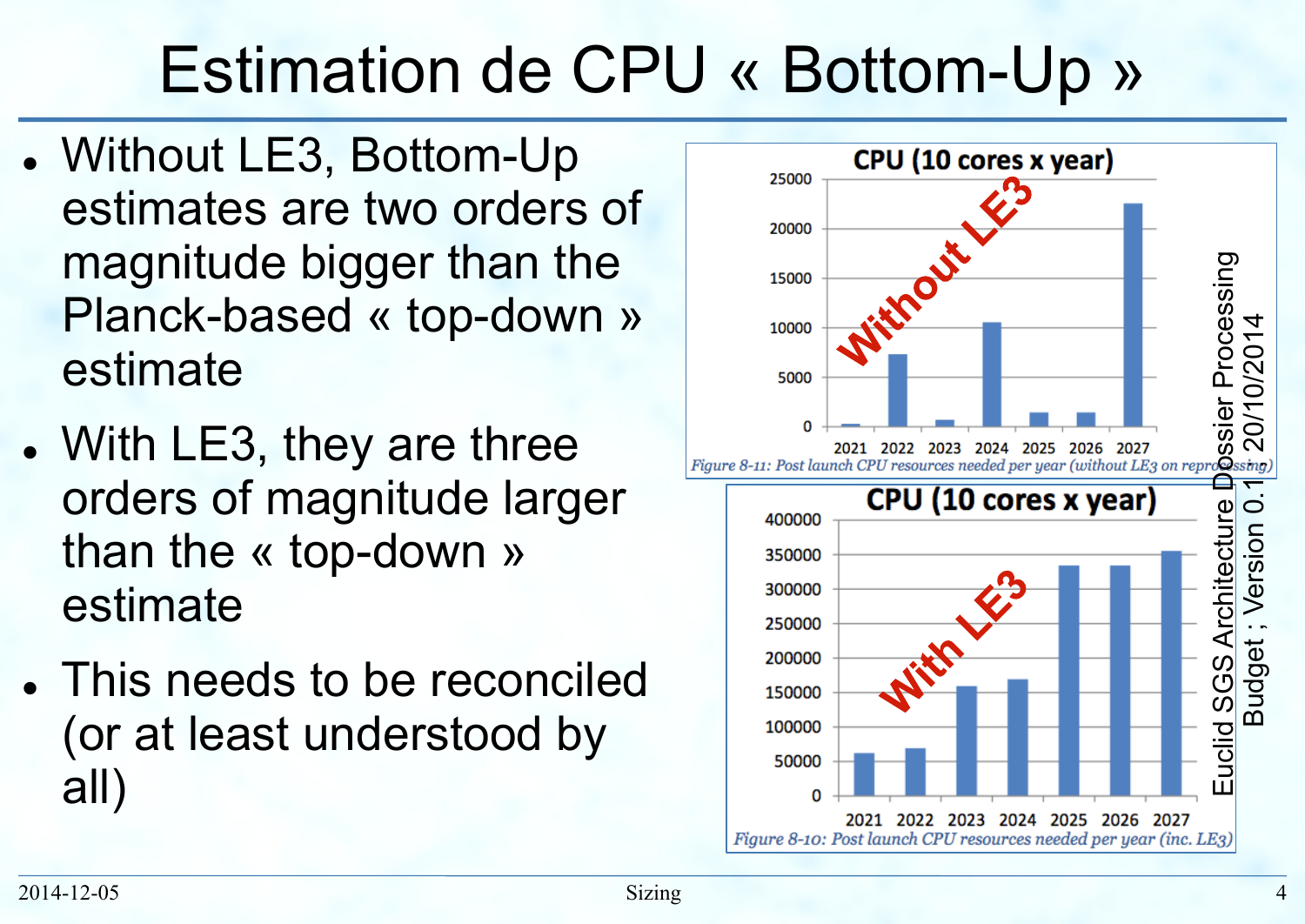#### Nominal Unit Cost Estimates

- These are *very* uncertain
- Notice the disk/tape « cross ». This is a « reflection » of the uncertainties in this exercise.
- Storage and cores are assumed to be used for five years



These are the cost assumptions for a single core, disk, tape and/or electricity (without how many will be purchased)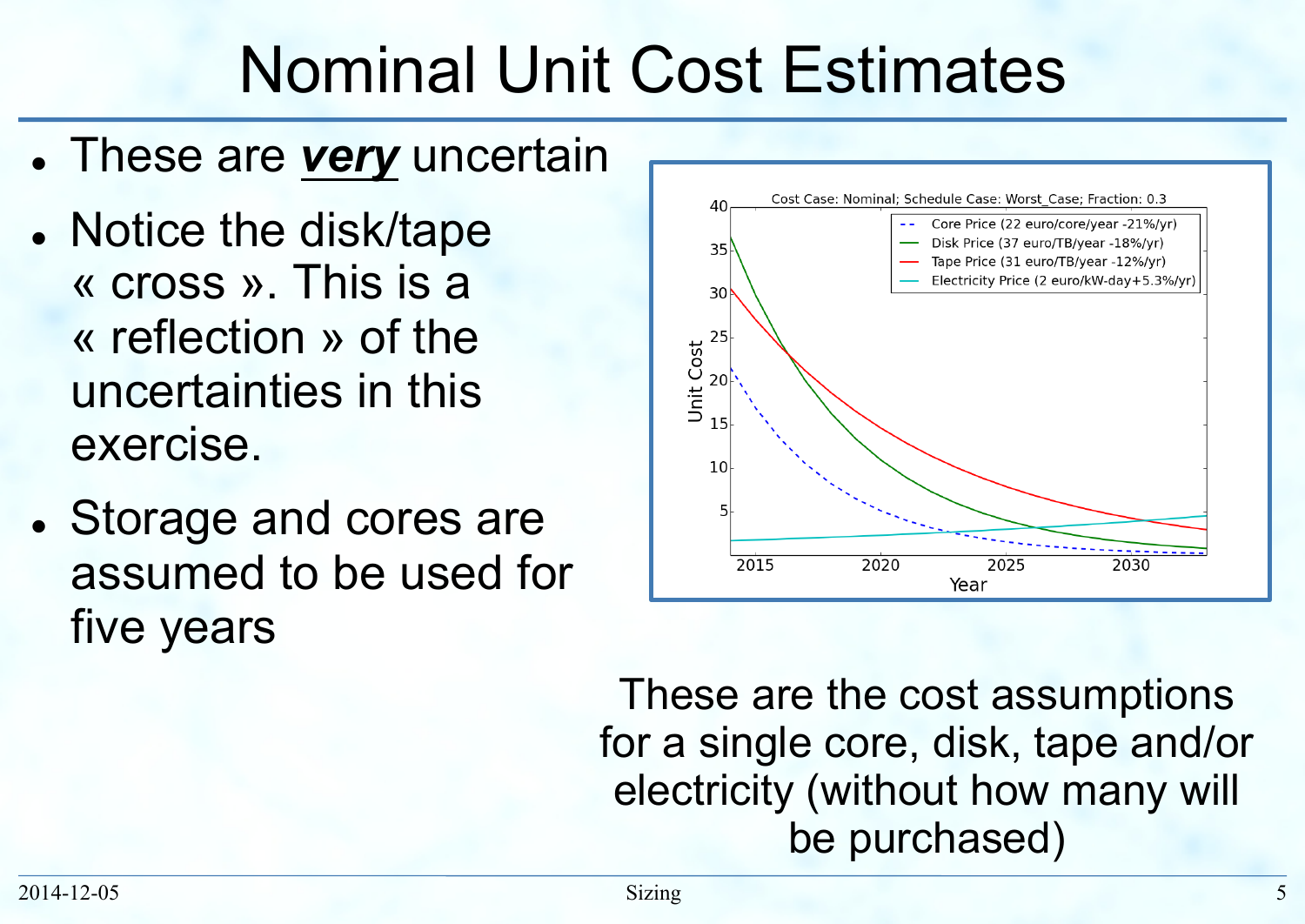#### Nominal/Conservative French Cost Cases



- Optimistic, Nominal and Conservative cost estimates differ in the **change** in price for Tapes, Disks, Cores and Electricity as a function of time.
- These assume a 2020 launch
- At the moment, IN2P3 plans are to 2023 (inclusive), but CNES assumes « phases ».
	- These need to be reconciled.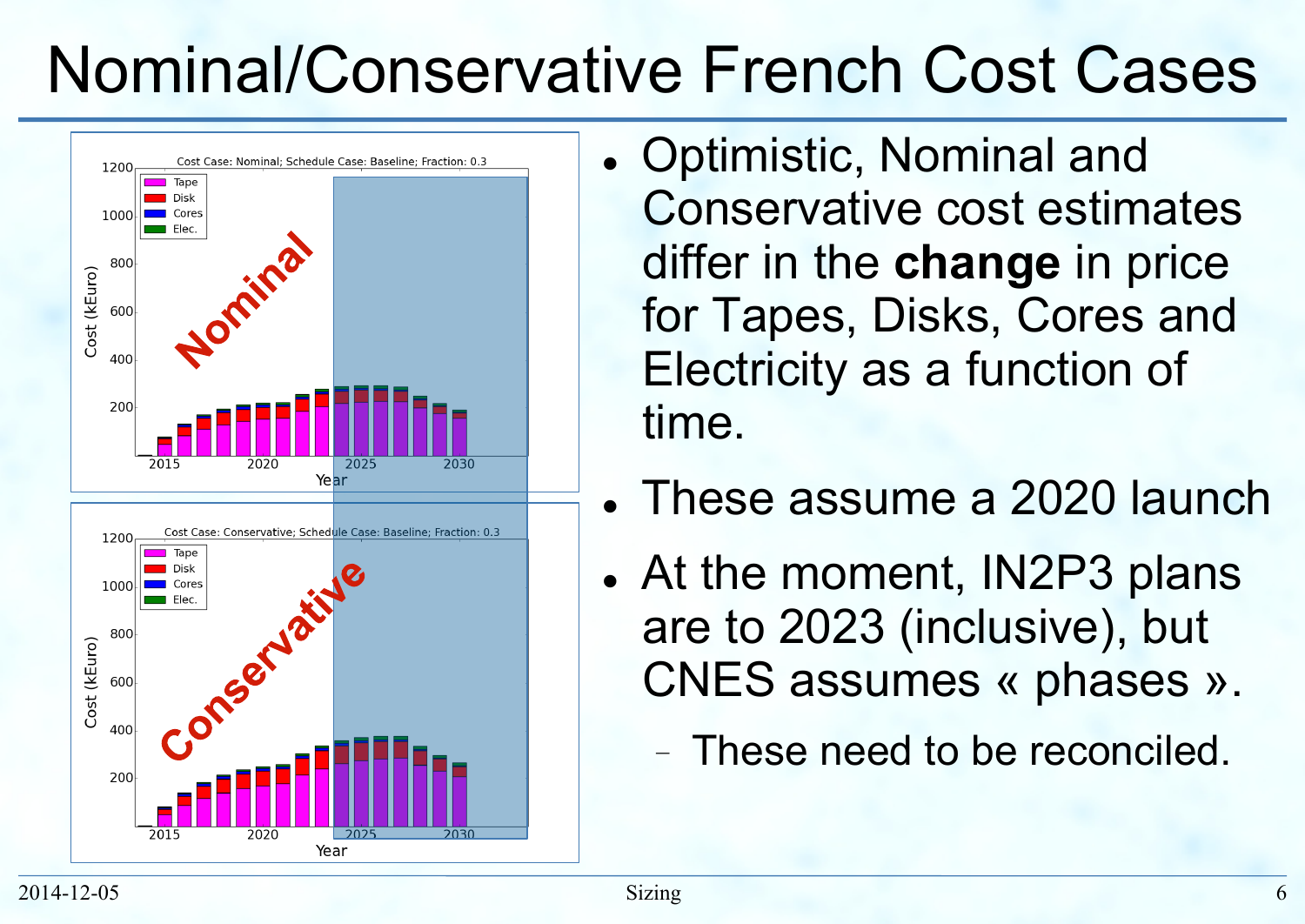#### Schedule and Other Work

- A schedule slip, if known well in advance, does not change costs « too much », as we can delay purchases, and therefor pay less for the material.
	- *If the delay is known well in advance.*
- If possible, agreements should be based on milestones being completed, not dates

**.** Estimations here do **not** include significant work which might need to be done for additional surveys such as CFHT or LSST.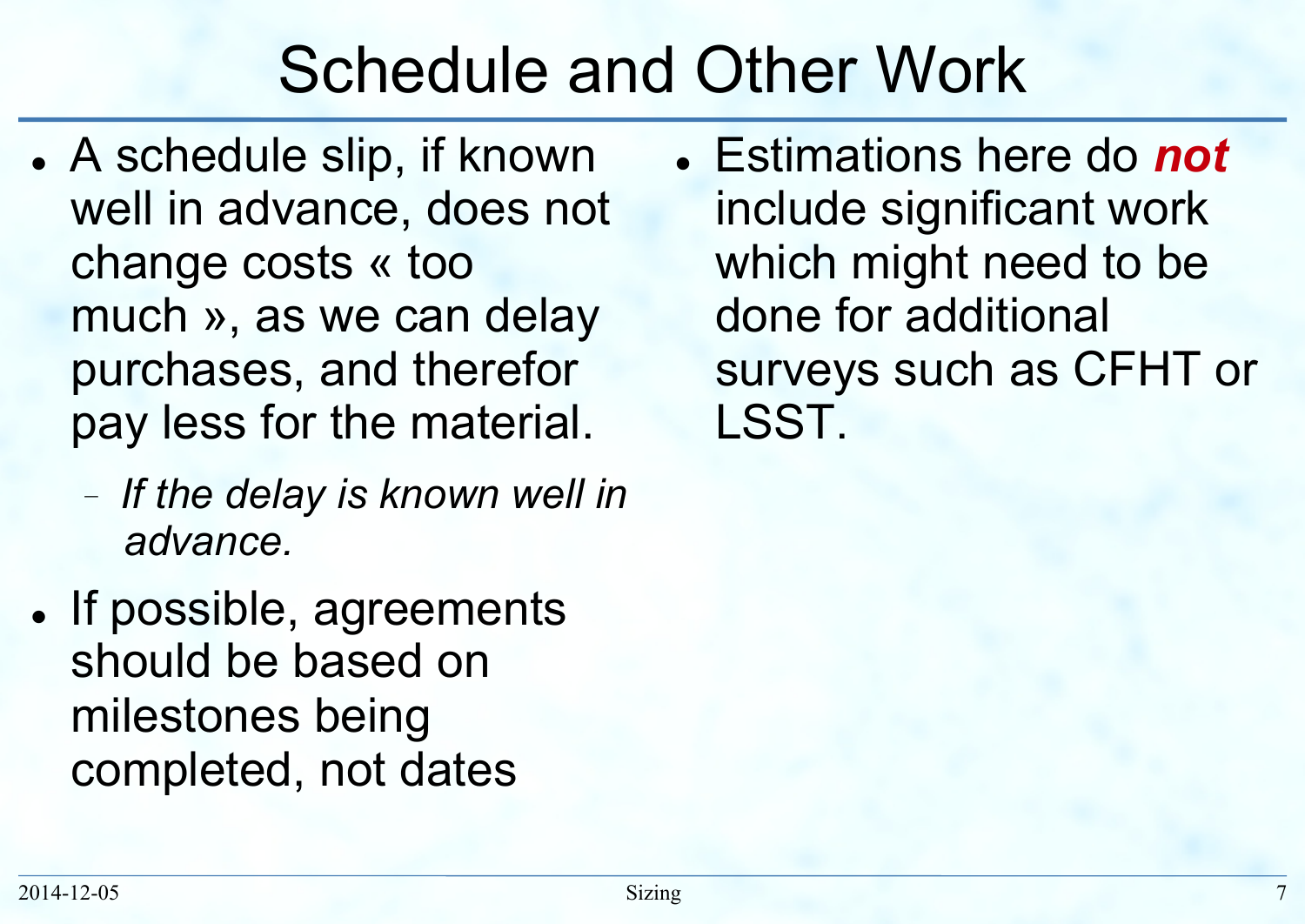#### Caveats, Issues, etc.

• Large-memory tasks require using shared memory shared by multiple cores – this means that the most memory-intensive tasks will effectively require **even more** compute cores than these estimates.